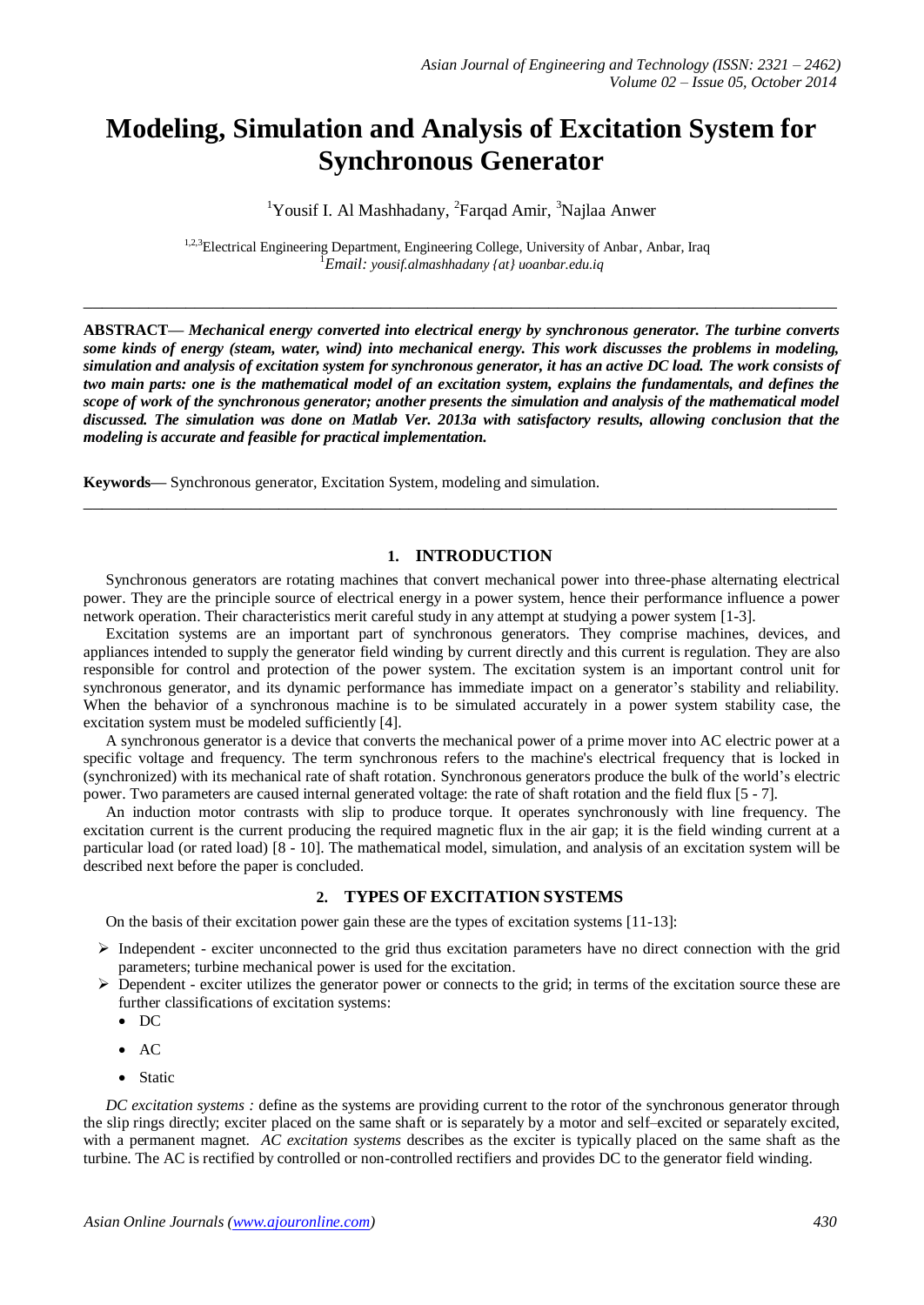Stationary and rotating AC rectifier systems are the ones in present use. The DC output is fed to generator field winding by slip rings at stationary rectifiers. Rotating rectifiers do not need slip rings, brushes and DC is directly fed to generator as the armature of the exciter and rectifiers rotate with the generator field. Such systems are known as *brushless systems* and were developed to avoid problems with the brushes when extremely high field currents of large generators are applied. In *static (ST) excitation systems* have stationary status for all elements. Such systems use slip rings which directly provide excitation current to synchronous generator field winding. Rectifiers in ST systems gain generator power through auxiliary windings or step-down transformers. In such systems the generator itself is a power source, i.e., the generator is self-excited. The generator is unable to produce any voltage without excitation voltage, so it must have an auxiliary power source to provide field current and energize itself. Station batteries are the usual additional power source, used in what is termed *ield flashing.* Different excitation systems have different relative advantages and disadvantages; Table I lists the main ones.

|                                     | DC                                 | AC                    |                      |           |  |
|-------------------------------------|------------------------------------|-----------------------|----------------------|-----------|--|
| <b>Parameter</b>                    |                                    | <b>Statio</b><br>nary | <b>Brushl</b><br>ess | <b>ST</b> |  |
| Excitation<br>Transform supply      | Small                              | Small                 | Small                | Transform |  |
| Length of machine                   | Medium                             | Medium                | Long                 | Short     |  |
| Response time                       | Slow                               | Medium                | Medium               | Very fast |  |
| Components requiring<br>maintenance | Sliprings<br>and<br>commutato<br>r | Sliprings             |                      | Sliprings |  |
| De-excitation                       | Medium                             | Medium                | Slow                 | Fast      |  |

| Table 1. Excitation systems advantages and disadvantages [12] |  |  |  |
|---------------------------------------------------------------|--|--|--|
|                                                               |  |  |  |

#### **3. MATHEMATICAL MODEL OF EXCITATION SYSTEMS**

A modeling of a synchronous generator can be written by mathematical model of second, third, fifth, or seventh order. Seventh-order model describes synchronous generators most accurately and is the most complex [14]. It is used for analysis of dynamic behaviors in normal conditions and in conditions of generator failure.

Fifth-order model neglects the DC components in stator and the AC components in rotor windings. It is used because it is simpler than seventh-order model, often to model electro-energetic systems for studying transient stability when Kirchoff Law for electric grid are written for the stationary state [15].

Third-order model is crucial to studying the control systems of synchronous generators as well as their synthesis. It neglects frequency deviations, high-order harmonics, and behavior in damped windings. Used for its simplicity and good dynamic decryption has the higher usage for analysis and synthesis of control system.

The simplest model of synchronous generators is second-order model; it describes only the dynamics of a moving rotor [16,17].

#### *A. Mathematically describing for an excitation system*

An exciter's equations can be written as follows:

$$
\tilde{v}_{ed} = -R_{es}\tilde{v}_{ed} + w_e \left( L_{eis} + L_{emq} \right) \tilde{v}_{eq} - \left( L_{eis} + L_{emd} \right) \frac{d\tilde{v}_{ed}}{dt} + L_{emq} \frac{d\tilde{v}_{ed}}{dt} \tag{1}
$$

$$
\tilde{v}_{eq} = -R_{es}\tilde{i}_{eq} + w_e(L_{els} + L_{emd})\tilde{i}_{ed} + w_eL_{emd}\tilde{i}_{ed} - (L_{eis} + L_{emq})\frac{w_{eq}}{dt}
$$
\n
$$
\tag{2}
$$

$$
\tilde{v}_{efd} = R_{efd} \tilde{v}_{efd} - L_{emd} \frac{d\tilde{v}_{ed}}{dt} + \left( L_{elfd} + L_{emd} \right) \frac{d\tilde{v}_{efd}}{dt}
$$
\n(3)

When combining linearized model of the generator/rectifier with the exciter's DC load model will get:

$$
\tilde{\nu}_{\text{edc}} = K_{138} \tilde{\nu}_{\text{ed}} + K_{239} \tilde{\nu}_{\text{eq}} \tag{4}
$$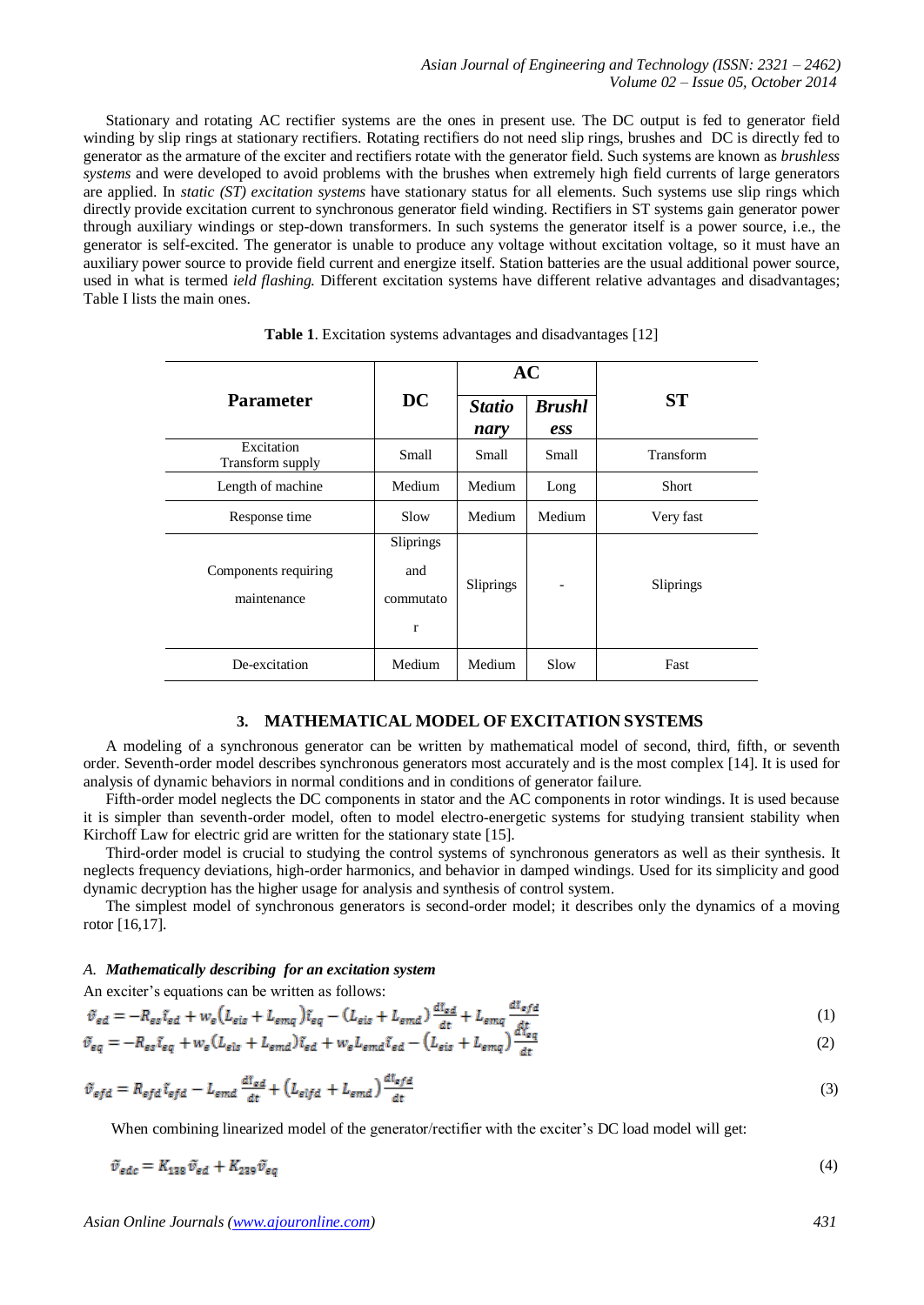$$
\tilde{\iota}_{ed} = K_4 \tilde{\iota}_{edc} + K_5 K_8 \tilde{\nu}_{ed} + K_5 K_9 \tilde{\nu}_{eq}
$$
\n
$$
\tilde{\iota}_{eq} = K_6 \tilde{\iota}_{edc} + K_7 K_8 \tilde{\nu}_{ed} + K_7 K_9 \tilde{\nu}_{eq}
$$
\n
$$
\iota_{128} = K_1 + K_3 K_8
$$
\n
$$
(6)
$$
\n
$$
K_{128} = K_1 + K_3 K_8
$$
\n
$$
(7)
$$

$$
K_{239} = K_2 + K_3 K_9
$$
\nThe winding equation of the main operator's field describes the Fourier's DC level, we have:

\n
$$
K_{239} = K_2 + K_3 K_9
$$
\n(8)

The winding equation of the main generator's field describes the exciter's DC load as:

$$
\tilde{v}_{afd} = R_{afd}\tilde{t}_{afd} - L_{amd}\frac{d\tilde{t}_{ad}}{dt} + \left(L_{alfd} + L_{amd}\right)\frac{d\tilde{t}_{af}}{dt} + L_{amd}\frac{d\tilde{t}_{akd}}{dt}
$$
\n<sup>(9)</sup>

Now, the voltage equation of the main generator's field can be written as:

$$
\tilde{v}_{\text{afd}} = t_a \tilde{v}_{\text{edc}} \tag{10}
$$

*Similarly, for currents*

$$
\tilde{t}_{\alpha f d} = \frac{1}{t_{\alpha}} \tilde{t}_{\alpha d c} \tag{11}
$$

Combining (9), (10), and (11) produces the following exciter load equation:

$$
\tilde{v}_{\text{edc}} = \frac{R_{\text{afd}}}{t_{\text{a}}^2} \tilde{v}_{\text{edc}} - \frac{L_{\text{amd}}}{t_{\text{a}}} \frac{d\tilde{v}_{\text{ad}}}{dt} + \frac{(L_{\text{alfd}} + L_{\text{amd}})}{t_{\text{a}}^2} \frac{d\tilde{v}_{\text{afd}}}{dt} + \frac{L_{\text{amd}}}{t_{\text{a}}} \frac{d\tilde{v}_{\text{akd}}}{dt} \tag{12}
$$

The mathematical expressions for  $\tilde{v}_{ed}$  and  $\tilde{v}_{eq}$  can be written by eliminating  $\tilde{v}_{edc}$  as:

$$
\tilde{v}_{ed} = r_{edd}\tilde{i}_{ed} + l_{edd}\frac{d\tilde{i}_{ed}}{dt} + r_{ddq}\tilde{i}_{eq} + l_{ddq}\frac{d\tilde{i}_{eq}}{dt} - K_{q}l_{ae}\frac{d\tilde{i}_{ed}}{dt} + K_{q}l_{ae}\frac{d\tilde{i}_{ekd}}{dt}
$$
\n(13)

$$
\tilde{v}_{eq} = r_{eqd} \tilde{v}_{ed} + l_{eqd} \frac{d\tilde{v}_{ed}}{dt} + r_{eqq} \tilde{v}_{eq} + l_{eqq} \frac{d\tilde{v}_{eq}}{dt} - K_{\rm g} l_{\rm a\epsilon} \frac{d\tilde{v}_{ad}}{dt} + K_{\rm g} l_{\rm a\epsilon} \frac{d\tilde{v}_{\rm a\epsilon d}}{dt} \tag{14}
$$

Where:  
\n
$$
K_{\text{det}} = K_4 K_7 (K_9 K_{138} - K_8 K_{239}) + K_5 K_6 (K_8 K_{239} - K_9 K_{138})
$$
\n(15)

$$
r_{\text{edd}} = \frac{\kappa_6 \kappa_{239} + \kappa_7 \kappa_9 \frac{\kappa_{\text{a}fd}}{\epsilon_{\text{a}}^2}}{\kappa_{\text{det}}} \tag{16}
$$

$$
l_{edd} = \frac{\kappa_7 \kappa_9 (L_{alfd} + L_{amd})}{t_d^2 \kappa_{det}} \tag{17}
$$

$$
l_{\text{edq}} = \frac{\kappa_{\text{s}} \kappa_{\text{9}} (L_{\text{alfd}} + L_{\text{amd}})}{t_{\text{d}}^2 \kappa_{\text{det}}} \tag{18}
$$

$$
r_{\text{edq}} = \frac{\kappa_{\text{e}} k_{138} + \kappa_7 \kappa_8 \frac{\kappa_{\text{afd}}}{t_{\text{a}}^2}}{\kappa_{\text{det}}} \tag{19}
$$

$$
r_{\text{edq}} = \frac{\kappa_4 \kappa_{138} + \kappa_5 \kappa_8 \frac{\kappa_{\alpha f d}}{t_{\alpha}^2}}{\kappa_{\text{det}}} \tag{20}
$$

$$
l_{eqd} = \frac{\kappa_7 \kappa_8 (L_{alfd} + L_{amd})}{t_6^2 \kappa_{det}} \tag{21}
$$

$$
l_{eqq} = \frac{\kappa_{\rm s} \kappa_{\rm s} (L_{\rm alfd} + L_{\rm amd})}{t_{\rm a}^2 \kappa_{\rm det}}\tag{22}
$$

$$
l_{\alpha\epsilon} = \frac{\kappa_4 \kappa_7 - \kappa_5 \kappa_6}{t_{\alpha} \kappa_{\det}} L_{\alpha m d} \tag{23}
$$

*Asian Online Journals (www.ajouronline.com) 432*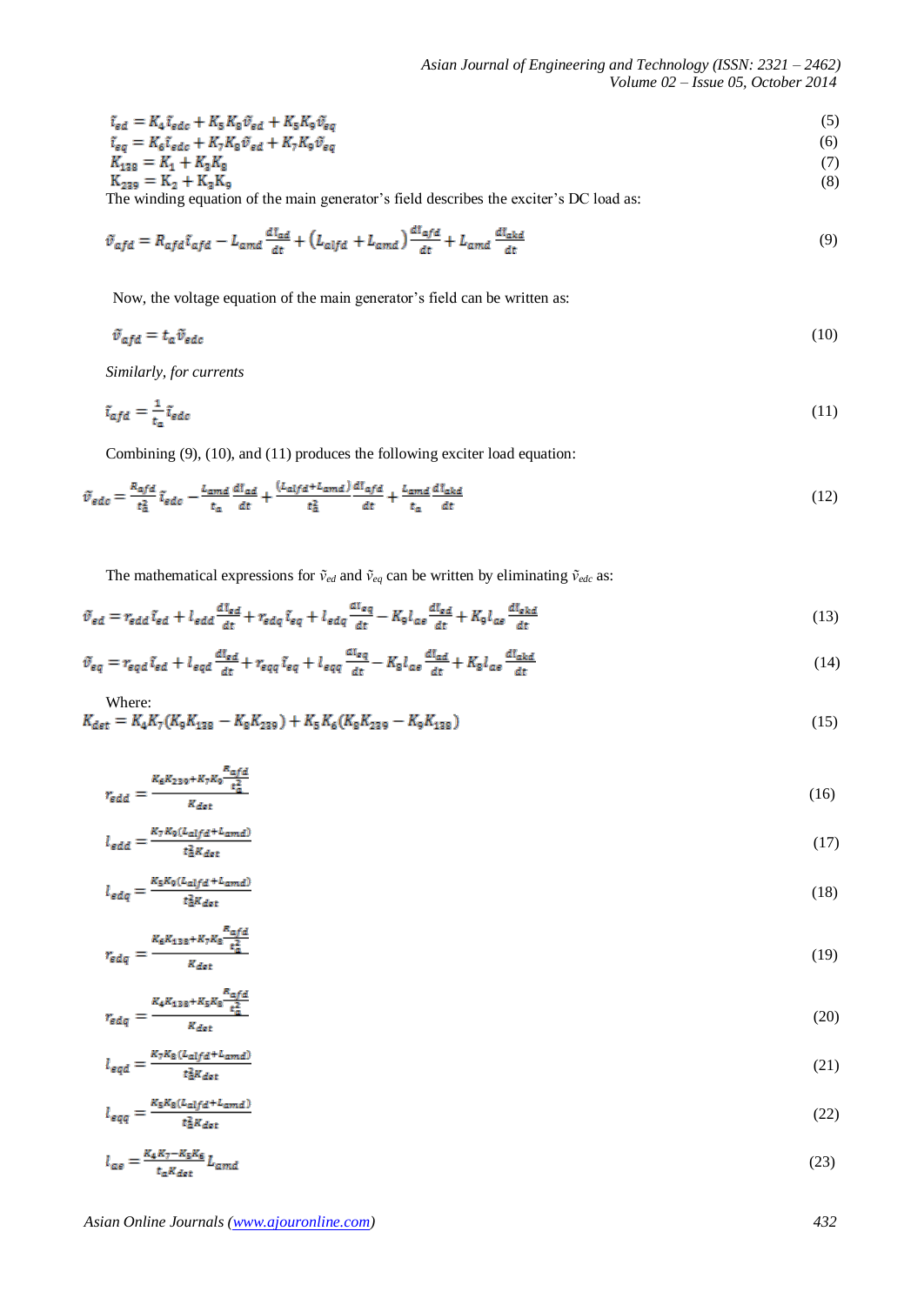Similarity with the main generator's field current:

$$
\tilde{t}_{\text{afd}} = h_{\text{aed}} \tilde{t}_{\text{ed}} + h_{\text{aed}} \tilde{t}_{\text{eq}} \tag{24}
$$

Where;

$$
h_{\text{aed}} = \frac{K_{138}K_7K_9 - K_{239}K_7K_8}{t_{\text{a}}K_{\text{det}}} \tag{25}
$$

$$
h_{\alpha\beta q} = \frac{K_{239}K_5K_8 - K_{138}K_5K_9}{t_{\alpha}K_{\alpha\beta\gamma}}
$$
(26)

Linear state-space representation can be get by substituted equations (14) and (15) with (1) and (2). The final description of the model can be done by reduce the system order by one. [5].

#### *B. The Mathematical model for generator*

The mathematical model for the generator that used in this work to simulate the exciter's model can be explain by substituted the main generator's field current is according to (24), giving [5, 17]:

$$
v_{ed} = -R_{as}i_{ed} + w_a(L_{als} + L_{amq})i_{eq} - w_a L_{amq}i_{akq} - (L_{als} + L_{amd})\frac{di_{ad}}{dt} + L_{amd}\frac{d(h_{acd}i_{ed} + h_{acq}i_{eq})}{dt} + L_{amd}\frac{di_{akd}}{dt}
$$
(27)  

$$
v_{eq} = -R_{as}i_{eq} - w_a(L_{als} + L_{amd})i_{ad} + w_a L_{amd}(h_{acd}i_{ed} + h_{aeq}i_{eq}) + w_a L_{amd}i_{akq} - (L_{als} + L_{amd})\frac{di_{ad}}{dt} + L_{amd}\frac{di_{akd}}{dt}
$$

$$
0 = R_{akd} i_{akd} - L_{amd} \frac{di_{ad}}{dt} + L_{amd} \frac{d(h_{acd} i_{ed} + h_{aeq} i_{eq})}{dt} + (L_{alkd} + L_{amd}) \frac{di_{akd}}{dt}
$$
(29)

$$
0 = R_{akq} i_{akq} - L_{amq} \frac{d_{aq}^{2}}{dt} + (L_{alkq} + L_{amq}) \frac{d_{akq}}{dt}
$$
\n
$$
(30)
$$

The mathematical representation of generator's load will explain by using  $\tilde{v}_{load}$  equation as:

$$
\tilde{\mathbf{t}}_{\mathbf{a}\mathbf{d}\mathbf{c}} = C \frac{d\mathbf{v}_{\mathbf{a}\mathbf{d}\mathbf{c}}}{dt} \tilde{\mathbf{t}}_{\mathbf{a}\mathbf{a}\mathbf{d}}
$$
\n
$$
\tilde{\mathbf{v}}_{ad}
$$
 and  $\tilde{\mathbf{v}}_{ad}$  by eliminate  $\tilde{\mathbf{t}}_{\mathbf{a}\mathbf{d}\mathbf{c}}$  as follow:

$$
\tilde{v}_{ad} = r_{add} \tilde{i}_{ed} + r_{adq} \tilde{i}_{aq} + h_{addc} \tilde{v}_{adc} + c_{addc} \frac{d\tilde{v}_{adc}}{dt} + r_{adl} \tilde{i}_{load}
$$
\n
$$
\tilde{v}_{aq} = r_{aqd} \tilde{i}_{ed} + r_{aqq} \tilde{i}_{aq} + h_{aqdc} \tilde{v}_{adc} + c_{aqdc} \frac{d\tilde{v}_{adc}}{dt} + r_{aql} \tilde{i}_{load}
$$
\n(33)

Where:

 $c_{\text{det}} = \frac{1}{2}$  $c_5c_{10}=c_6c_9\,$  $r_{add} = c_{det}c_{10}$  $r_{adq} = -c_{det}c_6$  $h_{addc} = -c_{\det}(c_6c_8 - c_4c_{10})$  $c_{adde} = -c_{det}(c_6c_7 - c_3c_{10})C$  $r_{\text{adi}} = c_{\text{det}}(c_6c_7 - c_3c_{10})$  $r_{adq} = -c_{det}c_9$  $r_{aqq} = c_{\text{det}} c_5$  $h_{aqdc} = c_{det}(c_4c_9 - c_5c_8)$  $r_{\text{gal}} = c_{\text{det}}(c_3c_9 - c_5c_7)$ 

 $\mathbf{1}$ 

In (32) and (33),  $\tilde{\iota}_{load}$  must be treated as a system input; they will be used to substitute with armature voltages, respectively in (27) and (28).

## **4. SIMULATION AND ANALYSIS OF EXCITATION SYSTEM**

The simulation was done on Matlab/Simulink Ver. 2013a. The excitation system was provided by a small synchronous machine connected by same shaft as main synchronous machine. Current rectification was by a rotating diode bridge mounted on the synchronous machine shaft, doing away with slip rings when providing DC power to the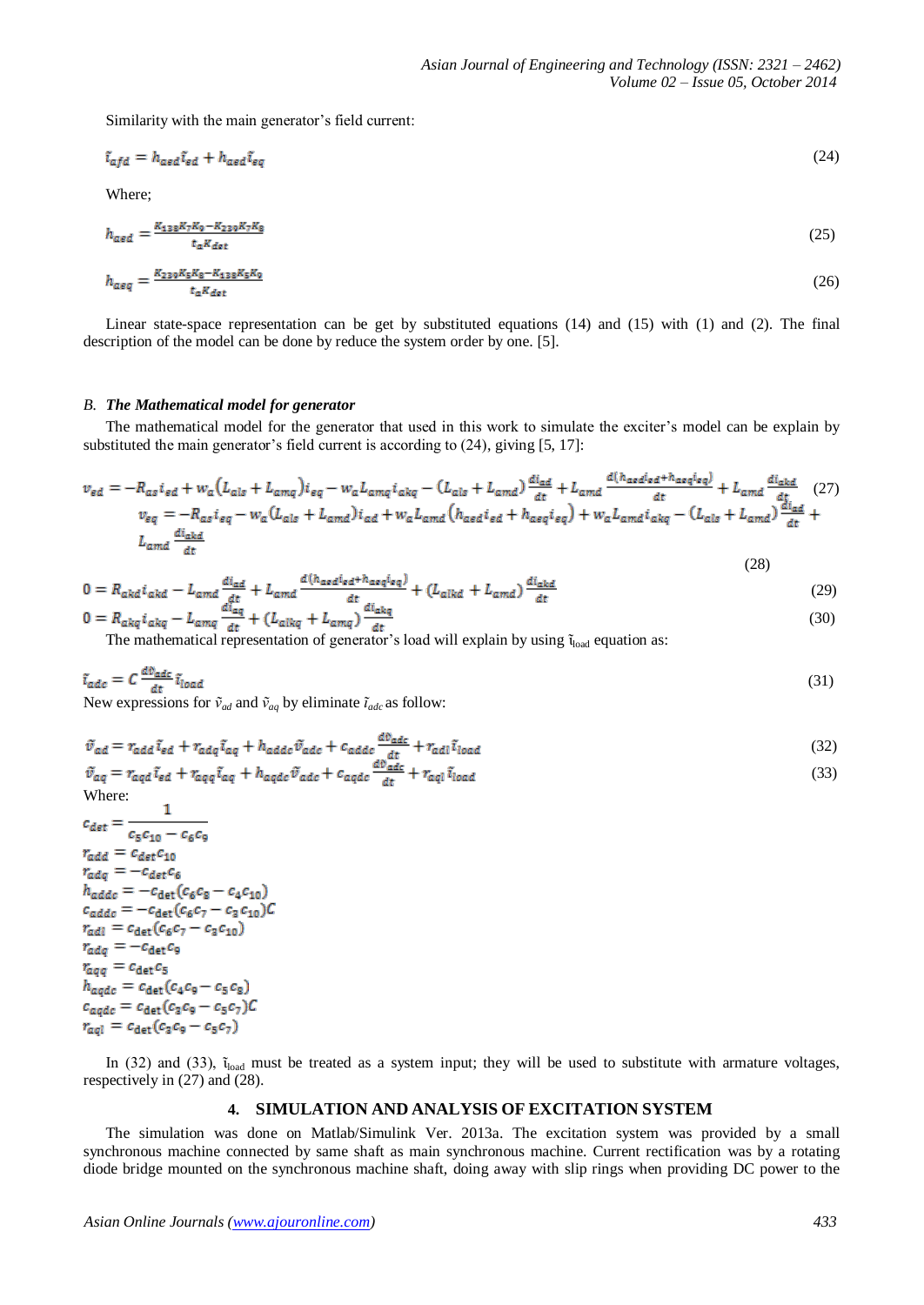synchronous machine field. The synchronous machine was a 2MVA, 400V, 50Hz, 1500 rpm machine driven by a diesel motor (see Fig. 1).

The real voltage applied to the rotor can be mask as nominal field current  $(I_{\text{fn}})$  of 100A. It resulted in a nominal field voltage of 9.2837V. The exciter was an 8.1kVA, 400V, 50Hz, 1500 RPM synchronous machine (Preset model No. 1). A 400V/12V transformer adapted the 400V output voltage of the exciter to the rectifier.

Filtering was not required because of the large field inductance. The field terminal voltages of the synchronous machine model were measured by the field connections subsystems. The voltage across the current source, which had to be applied to the V<sub>f</sub> Synchronous generator block input (see **Figure. 1**). Details of the exciter system are as shown in **Figure. 2**.



**Figure 1**. Simulating the synchronous generator with the exciter system



**Figure 2.** The exciter system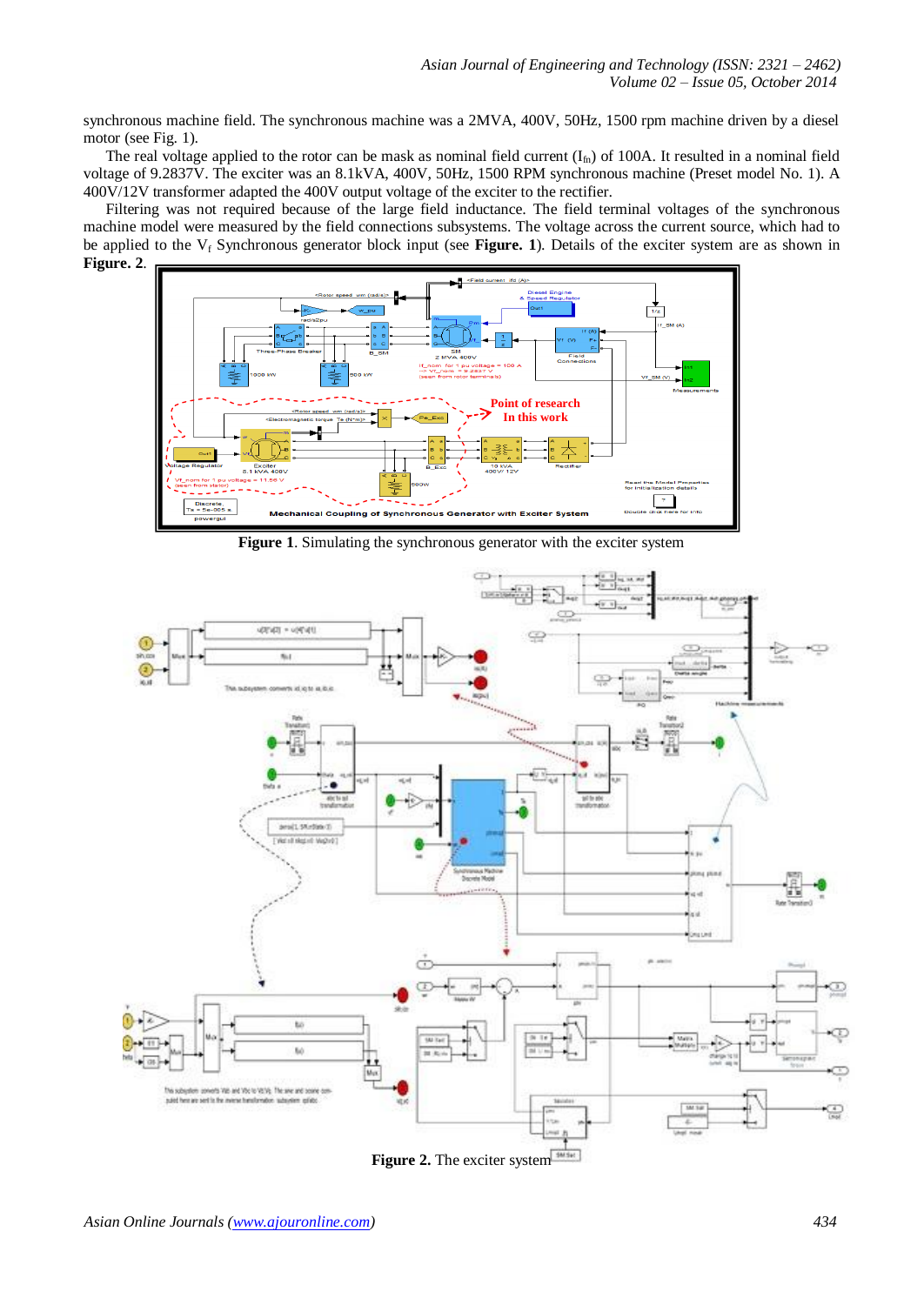The synchronous-generator voltage was regulated by controlling the exciter field voltage. The controller (PI type) was done, which compared the measured voltage (positive sequence voltage) with a 1 pu reference. Discretized (Ts=50 us) was used to increase the simulation speed. All simulation results can be explain by **Figure 3(a,b).** 



**Figure 3.a,b:** The simulation results

# *5. CONCLUSIONS*

- **a.** Modeling in Matlab/Simulink and use of Sim-Power Systems allows full analysis (both static and dynamic states) and simulation. An extension into studying the procedures for identification of the parameters of a synchronous generator and determination of generator work chart. The best way to explain the mathematical model and present it on Simulink is by describing it in a set of mathematical equations and then reconstructing the set of equations on Simulink.
- **b.** The analysis of model after connection between Matlab Simulink model and Matlab editor can be done with many facilities can be used control system analysis and it could be used for estimation of load angle determination and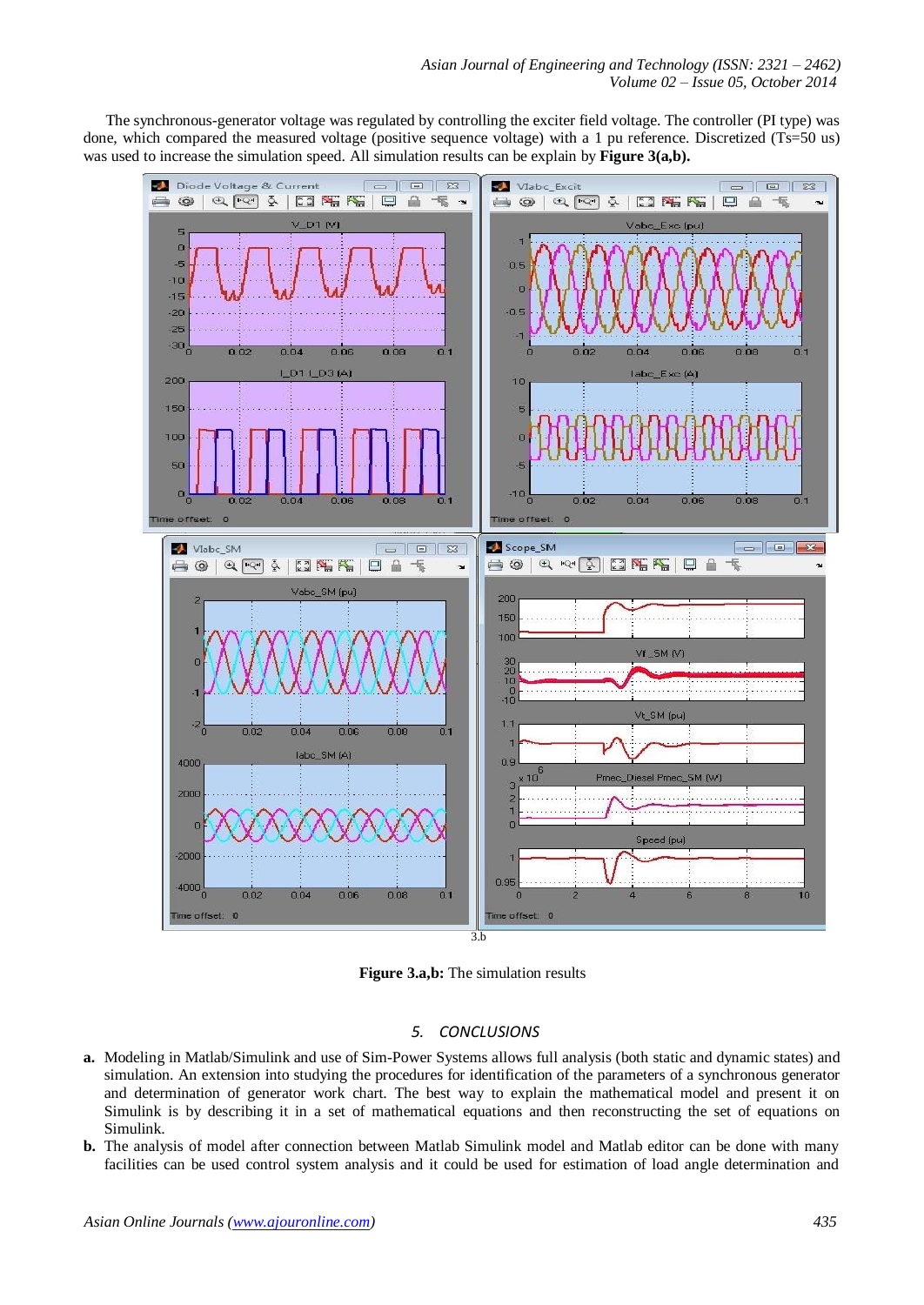generator stability studying. The simulation is highly effective and can be considered a first step to implementing the system in a practical application.

**c.** Future work could include comparing the simulation results (which could use an intelligent controller) with those of a practical model.

#### *6. ACKNOWLEDGMENT*

## *SPECIAL THANKS ARE DUE TO UNIVERSITY OF ANBAR-ENGINEERING COLLEGE, IRAQ, FOR SUPPORTING OUR WORK.*

## **7. REFERENCES**

- [1] E. L. Arroyo, "Modeling and Simulation of Permanent Magnet Synchronous Motor Drive System", MSc thesis with Electrical Engineering, University Of Puerto Rico, 2006
- [2] M. Miskovic, M. Mirosevic and M. Milkovic, "Analysis of Synchronous Generator Angular Stability Depending on the Choice of the Exitacion System" in *Energija*, vol. 58, L. Begovic, Ed. Zagreb: HEP and University of Zagreb, 2009, pp. 430–445.
- [3] I. Jadric, "Modeling And Control Of A Synchronous Generator With Electronic Load", MS.c thesis for Faculty ofVirginia Polytechnic Institute and State University, 1998.
- [4] G R. Majumder, " Development and Comparison of DC grid Model in Power factory and Dymola for Controller Design ",IEEE, July 21, Vancouver, BC, Canada, 2013
- [5] T. W. Mon, M. M. Aung, "Simulation of Synchronous Machine in Stability Study for Power System", World Academy of Science, Engineering and Technology, 15, PP: 128-133, 2008
- [6] R. Ramya, K. Selvi, " Simulation of Synchronous Generator with Fuzzy based Automatic Voltage Regulator", International Journal of Electrical and Computer Engineering (IJECE), Vol. 2, No. 6, , pp. 798-805, December 2012
- [7] L. Luo, " The Control and Modeling of Diesel Generator Set in Electric Propulsion Ship ",International Journal Information Technology and Computer Science, 2011, 2, PP:31-37 , March 2011
- [8] M. O. Oliveira, et. All, "Design and Analysis of Brushless Self-Excited Three-Phase Synchronous Generator", International Conference on Renewable Energies and Power Quality (ICREPQ'12) Santiago de Compostela (Spain), 28th to 30th March, 2012
- [9] V. Slenduhhov, J. Kilter, "Modeling and Analysis of the Synchronous Generators Excitation Systems", From webside: [http://egdk.ttu.ee/files/parnu2013/Parnu\\_2013\\_252-257.pdf;](http://egdk.ttu.ee/files/parnu2013/Parnu_2013_252-257.pdf) pp: 252-258
- [10] W. Leonhard, *Control of Electrical Drivers*. Springer, Berlin,Heidelberg, NewYork, 2001, pp. 51-63, ISBN 3-540- 41820.
- [11] B.K Bose, *Modern Power Electronics and AC Drivers.* Prentice Hall PTR, ISBN 0-13-016743-6, Upper Saddle River, New Jersey, USA. 2012
- [12] D. Jolevski, "Exitacion System of Synchronous Generator", Faculty of Electrical Engineering, Mechanical Engineering and Naval Architecture,Split, 2009., Croatia, preparation for doctoral qualification exame.
- [13] S.Zeljko ; M.Kresimir , J.Vedrana, *"*Synchronous Generator Modeling Using Matlab", 2013 [http://bib.irb.hr/datoteka/475823.Final\\_paper-\\_Spoljaric\\_Miklosevic\\_Jerkovic-SIP-2010.pdf](http://bib.irb.hr/datoteka/475823.Final_paper-_Spoljaric_Miklosevic_Jerkovic-SIP-2010.pdf)
- [14] M. Jadric, B. Francic, Dynamic of Electric Machines. Graphis,Zagreb, Croatia, 1995, ISBN 953-96399-2-1.